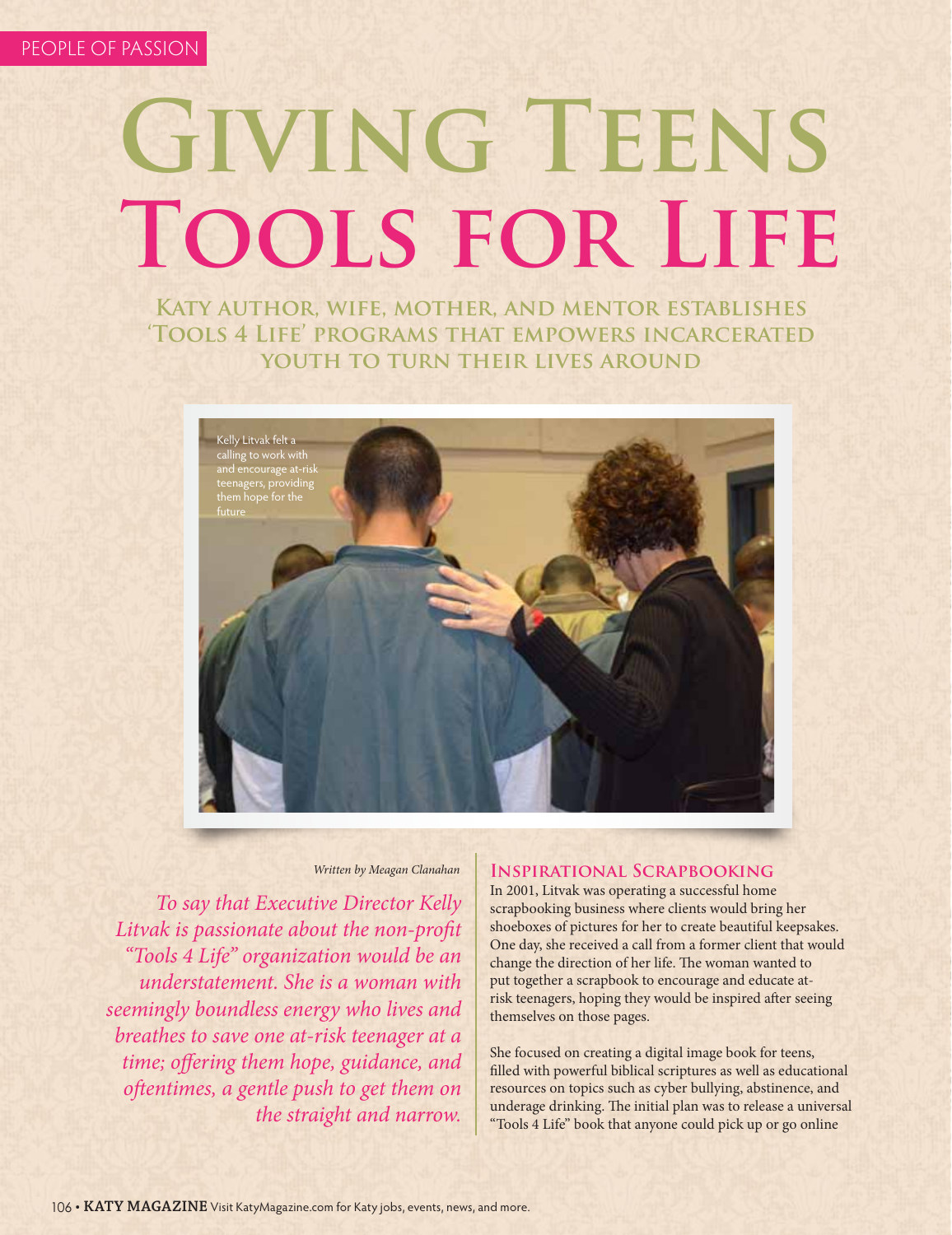## **GET INVOLVED!**

#### **"Tools 4 Teens"**

Re-Entry Program offspring ministry will offer mentorships, educational opportunities, and tangible solutions to the graduates of the prison programs

Needs approximately 120 mentor volunteers for their young people

#### **Adopt-a-student**

Visit *www.tools4lifebooks.org* for more information on how to sponsor a graduate or current enrollee

May kke Lord guide and property<br>you all the days of your life.



Kelly Litvak's "Tools 4 Life" program uses scrapbooking as a way to connect with incarcerated teens as they begin a new chapter in their lives through love and healing